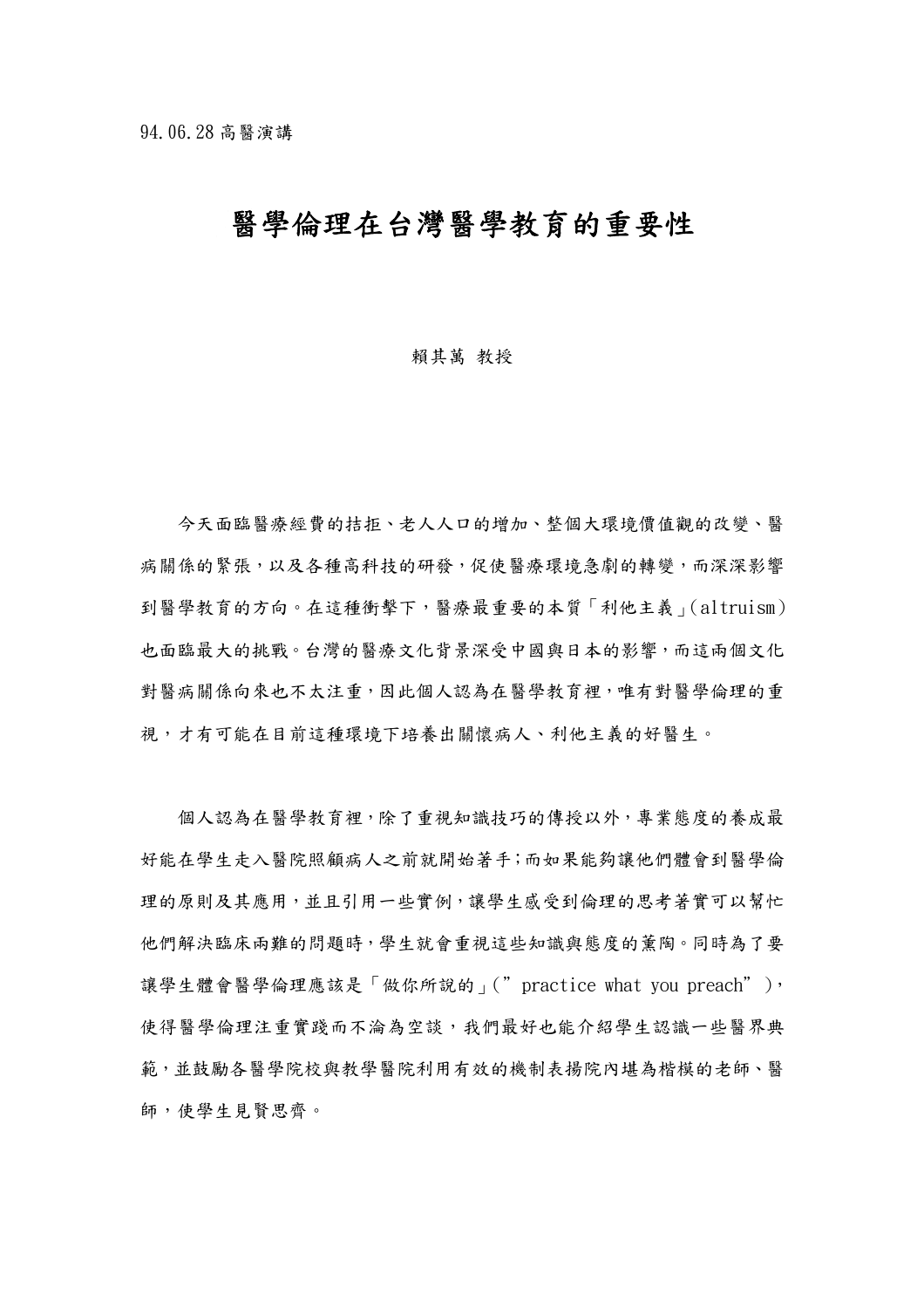最後我想與聽眾探討當前台灣需要改善的地方:

- 1. 在醫學教育裡,我們需要有優質的人文通識教育,培養正確的生命 觀。
- 2. 在制度上,學校與教學醫院應深知醫學生與住院醫生還在受訓階 段,不應該只當勞力而沒有好的指導;醫療給付制度要合理,才能 夠落實合理的門診量;並且瞭解醫療的錯誤大多是來自制度不良所 致,絕非以懲罰少數人作為解決之道。
- 3. 社會大眾也需醫學與倫理教育,以提高大眾對醫療的了解,才能杜 絕貪圖小利、缺乏公德心、浪費醫療資源的惡習;也需要說服社會 大眾能夠接受醫學生參與臨床照顧,以獲得珍貴的臨床經驗,而成 為明日的良醫;同時推動醫病雙方彼此包容的態度,法律也應該嚴 禁民眾以暴力對待醫護人員,共同營造祥和關懷的醫療環境;並且 醫生、病人與醫院都要有責任改變當前濫用高科技檢查的惡習。

唯有透過重視醫學倫理的醫學養成教育,我們才會有「有所不為的醫生」、「合 理的醫療制度」以及「知情合理的大眾」,台灣也才能真正成為「醫療烏托邦」。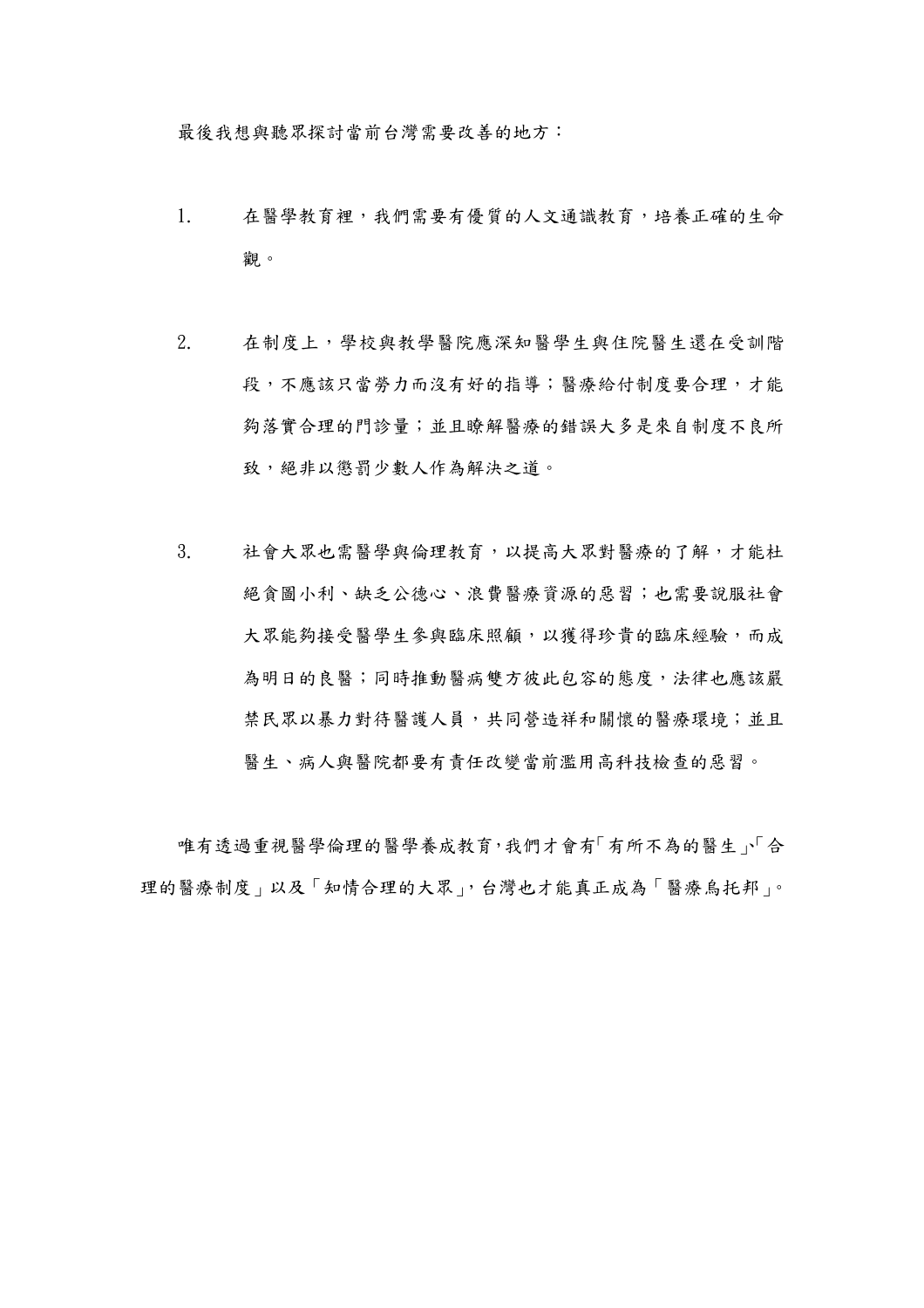



### 今天醫療所面臨的挑戰

- 醫療經費的拮拒
- 老人人口的增加與醫療費用的高漲
- 整個大環境價值觀的改變
- 醫病關係的緊張
- 各種高科技的研發 (器官移植、基因治療、維生系統)



*Injecting fetal olfactory ensheathing glia (OEG) cells into the damaged spinal cord.* 

*"Even if it were legal, it's unethical".*

> *Huang Time 8/23/2004*

# *Off-Label Use*

依據行政院衛生署91年2月8日衛署醫字第 0910014830號函對藥品「彷單核准適應症外的 使用」原則如下(1)需基於治療疾病的需要 (正當理由),(2)需符合醫學原理及臨床 藥理(合理使用), (3)應據實告知病人, (4)不得違反藥品使用當時,已知的、具公 信力的醫學文獻,(5)用藥應盡量以單方為 主,如同時使用多種藥品,應特別注意其綜合 使用的療效、藥品交互作用或不良反應等問 題。

醫學院只談 「倫理」

醫院只談 「管理」

醫師只好 「不理」

*~*某大醫學院教授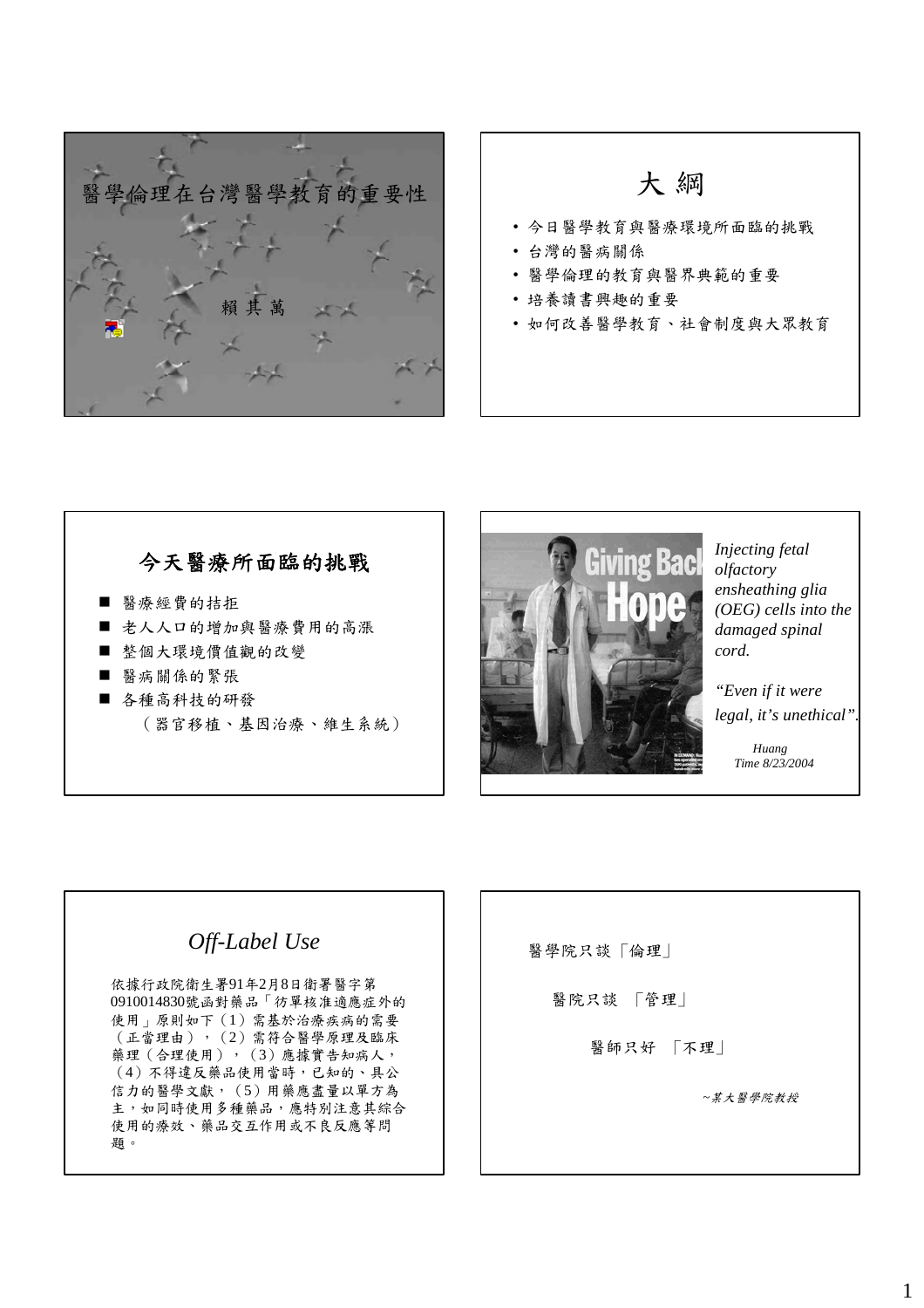### **The Period** *(Charles Dickens)*

*It was the best of times, it was the worst of times, it was the age of wisdom, it was the age of foolishness, it was the epoch of belief, it was the epoch of incredulity, it was the season of Light, it was the season of Darkness, it was the spring of hope, it was the winter of despair, we had everything before us, we had nothing before us, we were all going direct to Heaven, we were all going direct the other way.*

### Altruism 利他主義

French philosopher Auguste Comte coined the word *altruisme* in 1851, and two years later it entered the English language as *altruism* (Selfsacrifice for the benefit of others [Italian: altrui others]).

Many considered his ethical system - in which the only moral acts were those intended to promote the happiness of others rather extreme, so "Loving others as oneself " evolved.

Doctor-Patient Relationship 醫病關係

> Patient's Dignity 病人的尊嚴

Doctor-Patient Relationship in China

"Many paper have been published in recent years on medical ethics in ancient China, yet no article dealing objectively with the doctor-patient relationship has appeared."

---Li Yen:"Aspects of the Doctor-Patient Relationship in Ancient China" Proceedings of the 14th International Symposium on the Comparative History of Medicine-East and West. "History of the Doctor-Patient Relationship". 1989

#### Doctor-Patient Relationship in Japan

"The most surprising fact for foreigners who visit hospitals in Japan is the lack of privacy and explanations for the benefit of patients." "Another phenomenon exemplary of the doctorpatient relationship in Japan is the difference between the chair for the doctor and that for the patients. (50,000-60,000 yen vs. 4,000 yen)"

---Kazuhino Fujisaki "Medical Education and Doctor-Patient Relationship in Japan"

Proceedings of the 14th International Symposium on the Comparative History of Medicine-East and West. "History of the Doctor-Patient Relationship". 1989

台灣的文化背景深受中國與日本的 影響,而這兩個文化對醫病關係向來 也不太注重,因此個人認為在醫學教 育裡,唯有對醫學倫理的重視,才有 可能在目前這種環境下培養出關懷病 人、利他主義的好醫生。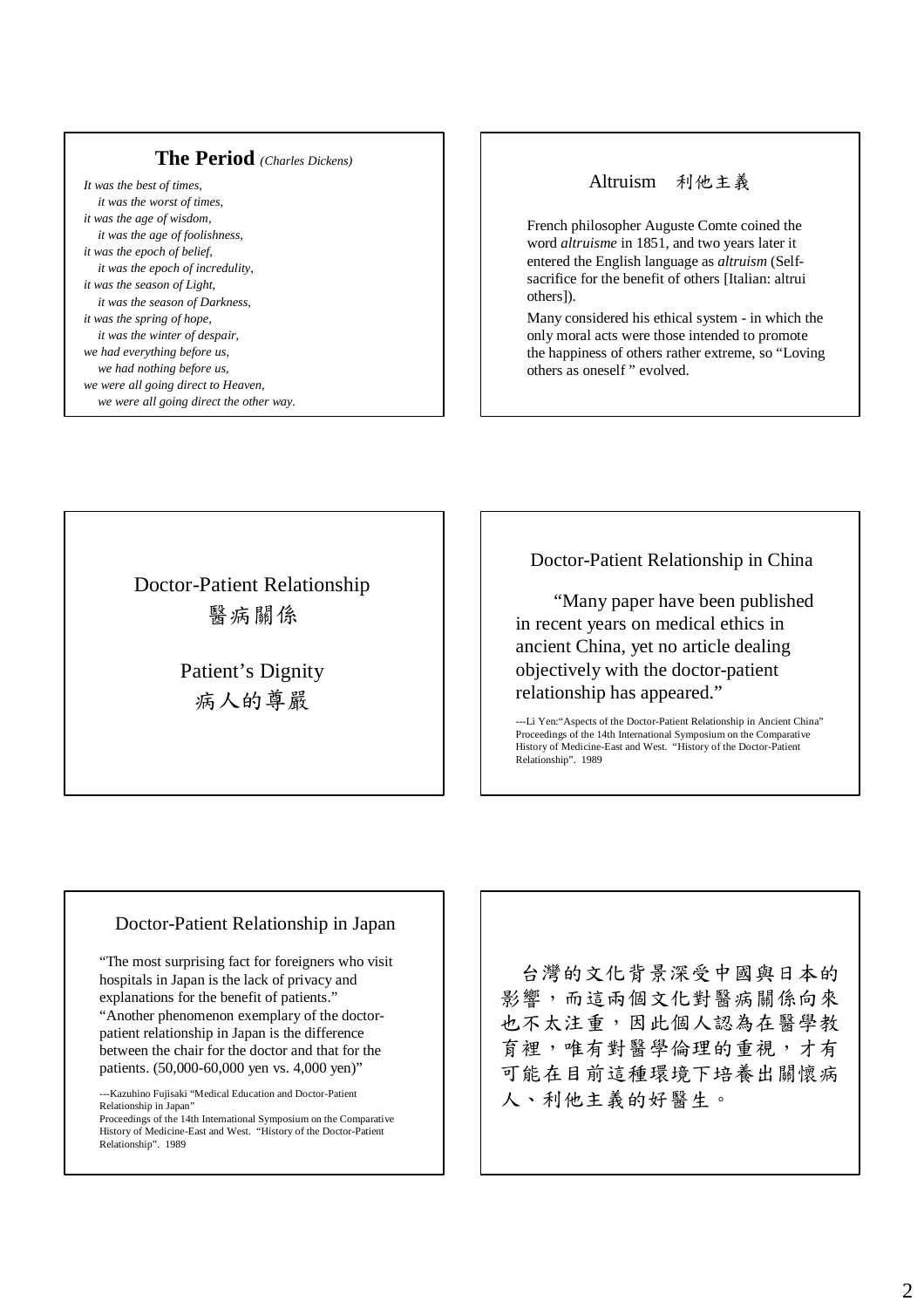## **Good old days of medicine: one ill, one pill, one bill**

健保制度下付款的健保局是一個尷 尬的第三者,他的介入無形中改變 了醫生與病人的關係。

醫生的因應措施 給付不合理,衝業績,縮短花在每位病人的時間 完整的床側理學檢查根本不可能 以增加實驗室的檢查來補償病人無法得到滿意的解釋 健保單位的管制辦法使醫生失去過去在醫療的自主性 擔心健保的剔退,而無法以病人的福利為至高原則 病人不再是直接付錢的顧客而有不同的態度

病人的因應措施

病人對醫生無法產生信心 為同一症狀看了不只一位醫生 浪費醫療人力 浪費藥劑資源

需要看的病人越來越增加 醫生只好看病看得更快 醫病關係在這種惡性循環下日益式微

### A Paradigm Shift

"We cannot direct the wind but we can adjust the sail. Every few hundred years in Western history we cross a divide. Within a few short decades, society rearranged itself, its world view, its basic values, its social and political structure, its art, its key institutions. We are currently living through just such a transformation"

---Peter Drucker: "The Economy. SMI Index Review. 1993

WFME\*: The core of the medical curriculum consists of the fundamental theory and practice of medicine, specifically:

- 1. **Basic biomedical sciences**
- **2**. Basic behavioral and social sciences
- 3. Humanities
- 4. **General clinical skills**
- **5**. Clinical decision-making skills
- 6. Communication abilities
- 7. Medical ethics

*\*World Federation of Medical Education*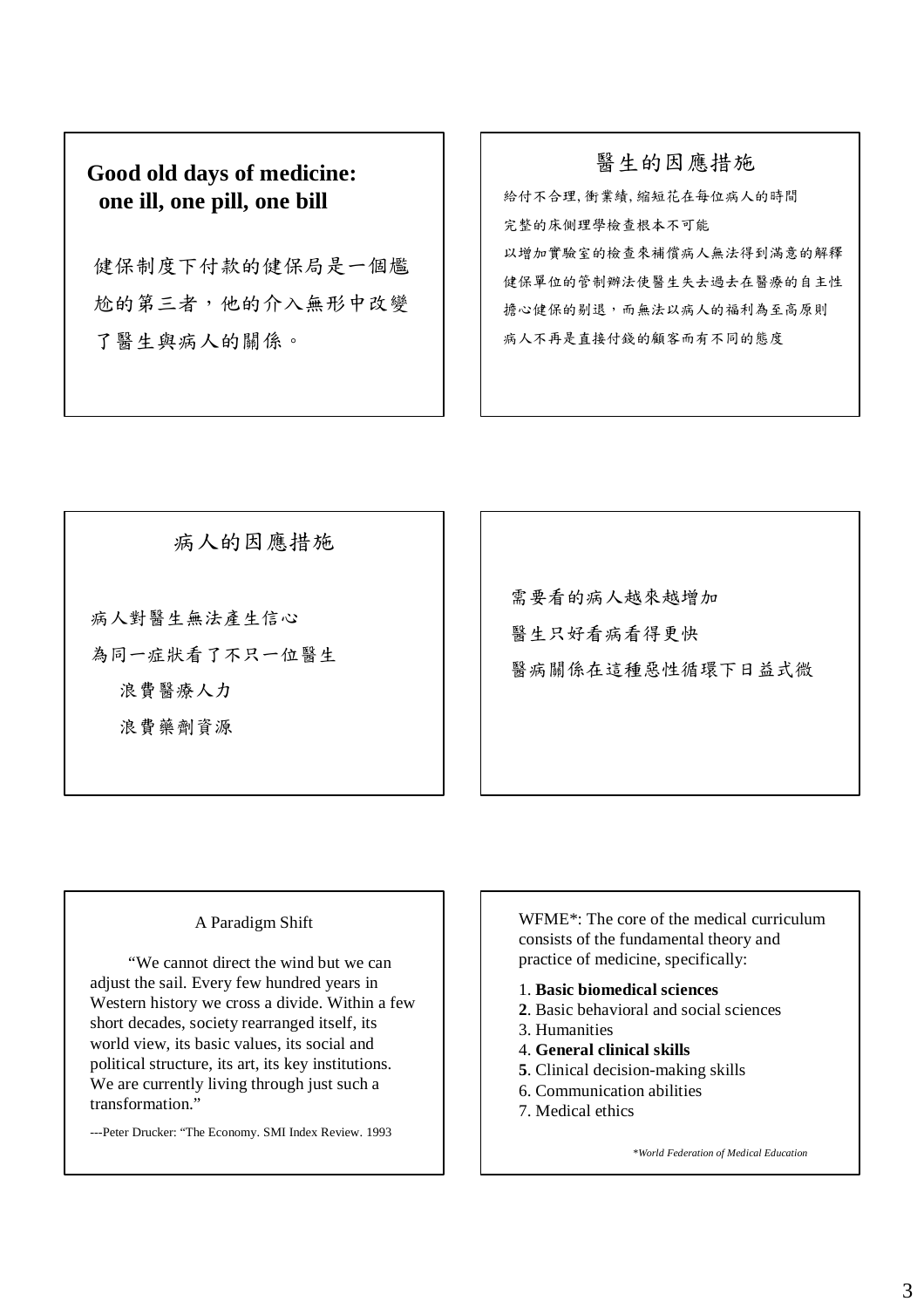

·知情同意(informed consent):應當告知病人足夠 的訊息,並獲得病人的同意方可對病人進行醫療處 置。

### 生命倫理四大原則 Principles of Bioethics

*(Beauchamps and Childress, 1979)*

二、不傷害原則(The principle of nonmaleficence) 維持本身有良好的臨床知識及技術、謹慎地執 行以達到「適當的照顧標準(standard of due care)」,並避免讓病人承擔任何不當 的、受傷害的風險,即是在履行不傷害原則。 人格有問題、能力不足或有詐騙不法行為,便 是違反不傷害的義務。

# 生命倫理四大原則

Principles of Bioethics *(Beauchamps and Childress, 1979)*

三、行善原則(The principle of beneficence): 在不傷害他人之外,行善原則要求我們要進 一步關心並致力提升他人的福祉。行善原則 是醫療專業人士須遵從的基本的義務。

# 生命倫理四大原則

Principles of Bioethics *(Beauchamps and Childress, 1979)*

四、正義原則(The principle of iustice): 公平地分配醫療資源(分配性之正義) 尊重人的權利(權利正義) 尊重道德允許的法律(法律正義)

# **A Paradigm for the analysis of ethics cases**

From Clinical Ethics,4th Edition Jonsen,A., Siegler, M., Winslade, W.

# Four Box Method

| • Medical Indications | $\bullet$ Preferences of the |
|-----------------------|------------------------------|
| for Intervention      | Patient                      |
| • Quality of Life     | $\bullet$ Contextual Issues  |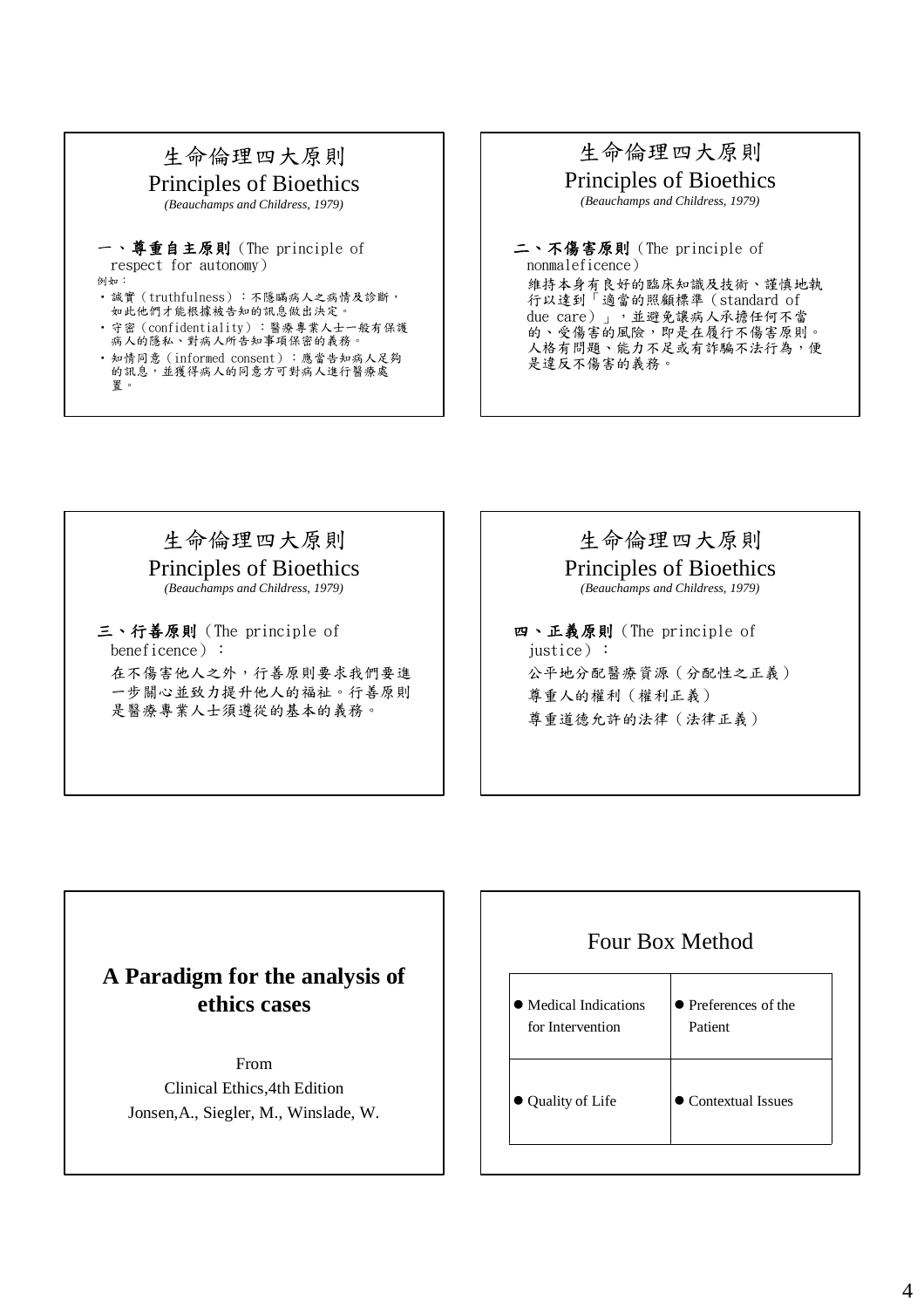# **Yes, but…. No, unless….**

Become aware of the application of medical ethics and to raise their "sensitivity," so that they would think of ethics whenever they encounter any clinical dilemma which is not solvable by knowledge or skill.

### 「做你所說的」 ("practice what you preach") 醫學倫理注重實踐而不淪為空談

- 鼓勵學生關懷社會弱勢份子 (識字班 vs.中文班)
- 介紹學生認識一些醫界典範
- 鼓勵各醫學院校與教學醫院利用有效的機制表揚 院內堪為楷模的老師、醫師,使學生見賢思齊



### 我心目中的醫界典範 蘭大弼醫生

An attitude of intellectual pride is a common weakness in doctors…Rather, we doctors should treat our patients in the spirit of humility

知識份子的傲氣是醫生共同的 弱點 我們醫生需要以謙虛的 精神來對待我們的病人 *Dr. David Landsborough IV* 

How to ask him to stop?

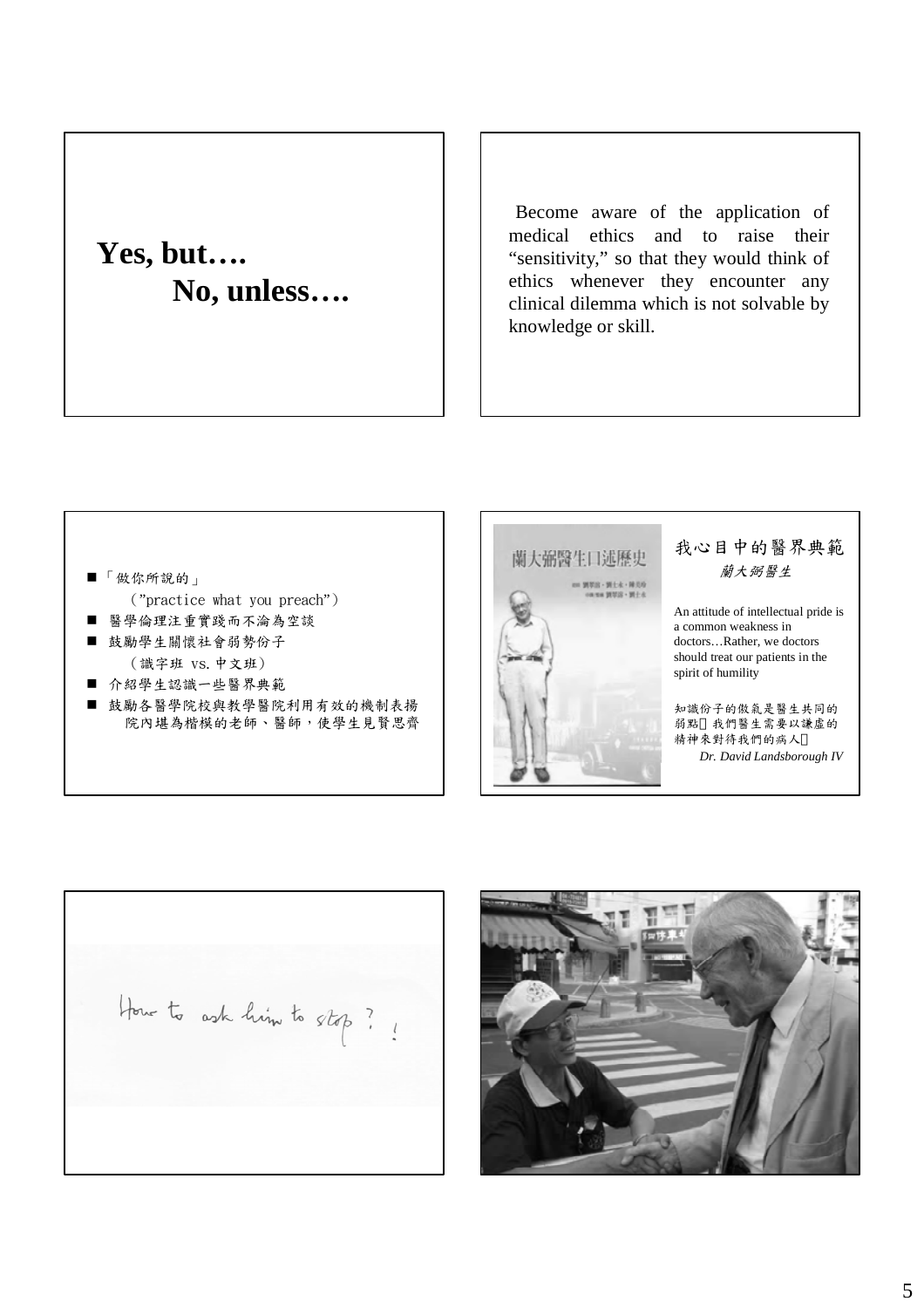「一個好醫生本身一定要博覽群 書」 "broadly read and educated"

by Sir William Osler

### Bed-side Library for Medical Students

#### *by Sir William Osler*

Before going to sleep read for half an hour, and in the morning have a book open on your dressing table. You will be surprised to find how much can be accomplished in the course of a year. I have put down a list of ten books which you may make close friends. There are many others; studied carefully in your student days these will help in the inner education of which I speak.



醫學教育 知識 技巧 態度 需要有優質的人文通識教育,培養正確的生命觀 醫生要能走出象牙塔,不只是關心病人生理上的 問題,也必須關心他們社會心理的遭遇 疾病 (disease) vs. 病痛 (illness) Reflect (反思)vs. Reflex(反射) Sensitivity to human suffering (對人類受苦的敏感度)

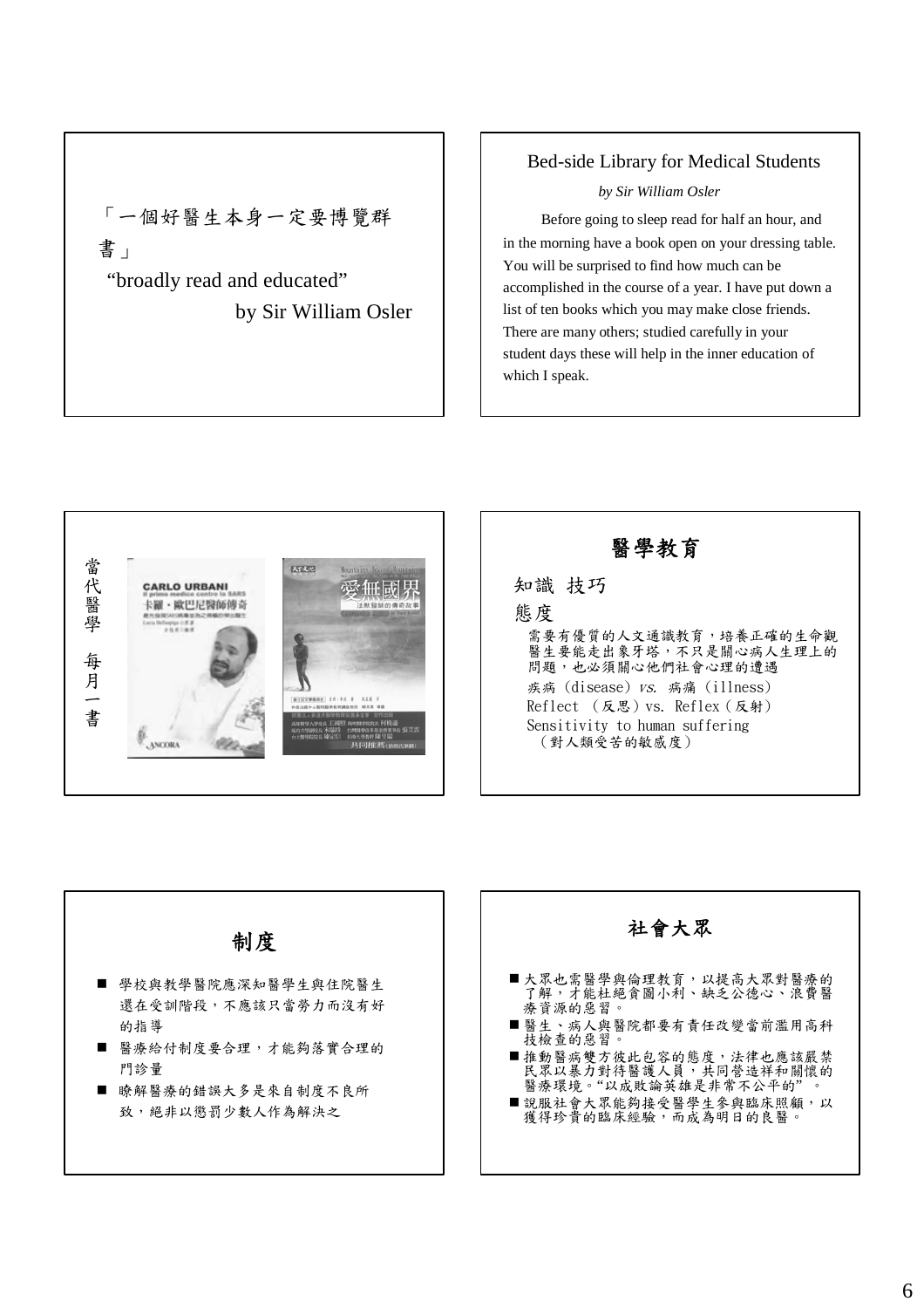*To study the phenomena of disease without books is to sail an uncharted sea, while to study books without patients is not to go to sea at all.*

*Sir William Osler (1849-1919)*







唯有透過醫學倫理與醫學教育,我 們才會有「有所不為的醫生」、 「合理的醫療制度」以及「知情合 理的大眾」,台灣也才能真正成為 「醫療烏托邦」。